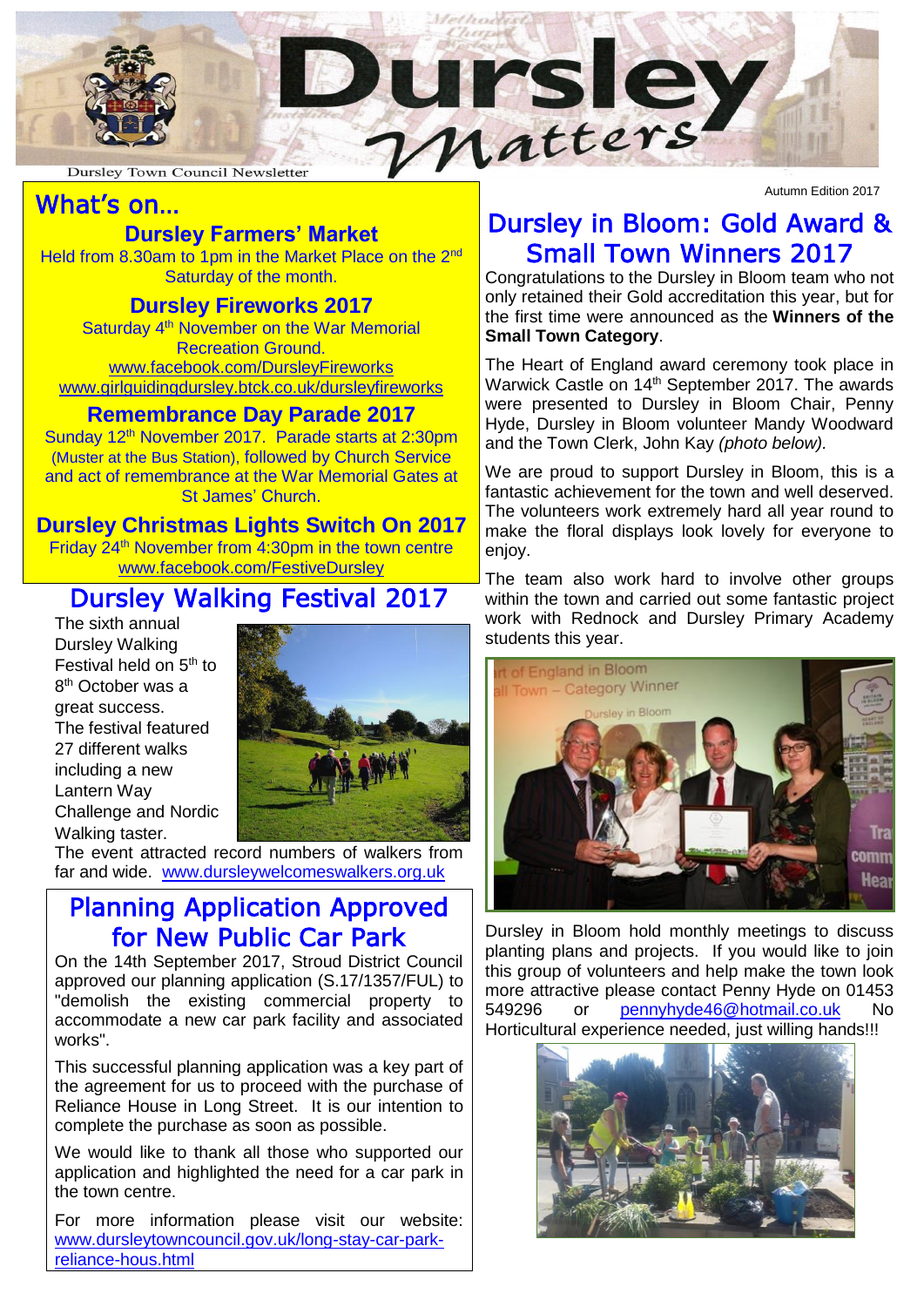# Improvements to Highfields Play Area



We continue to implement a programme of improvements to Highfields Play Area.

New combined football and rugby goal posts have recently been installed.

The youth shelter, which has attracted anti-social behaviour in the past, has also been modified to make it a more open space.

On the 19<sup>th</sup> September 2017 the Green Spaces Committee approved plans for a new zip wire facility and important safety improvements to the existing Borneo climbing frame.

All of these improvements are in addition to the revamp of the BMX track and new picnic tables installed at the beginning of 2017.

Cllr Alex Stennett, the Chair of Green Spaces said "I am pleased the Green Spaces committee have been able to approve and oversee the improvements we are making to Highfields Play Area over the last few months. I am sure the zip wire will be a popular addition to the existing play equipment".

### Grant Awards 2017

On the 3rd October 2017 we agreed grant awards totalling almost £37k, supporting 24 organisations.

The smallest grant awarded was £100 and the largest £7,000.

We are committed to providing assistance and support to local community groups which are set up to promote community life for Dursley residents.

#### We have three types of grants:

**Small** - normally offered on a one-off basis to support a particular project, event, activity or the purchase of equipment.

**Revenue** - available to community organisations which provide a significant service to the community.

**Urgent** - in exceptional circumstances we will consider applications for urgent funding.

To see the full list of this year's recipients please visit our website:

[www.dursleytowncouncil.gov.uk/uploads/grant](http://www.dursleytowncouncil.gov.uk/uploads/grant-information-for-website-2017.pdf)[information-for-website-2017.pdf](http://www.dursleytowncouncil.gov.uk/uploads/grant-information-for-website-2017.pdf)

### Vibe Youth Centre Update

The Door Youth Project are hosting a new young parents group "aDOORable" at Vibe for all parents up to 25 years old with babies and toddlers.

This group enables you to hang out with other young parents, share stories, make friends, access advice and give your children room to play.

The sessions are on Fridays between 10am and 12pm.

#### **Youth Sessions – Autumn/Winter**

The new Autumn/Winter schedule for youth sessions by The Door Youth Project have been confirmed, with some new opening times at the Vibe on Monday and Tuesday evenings starting from October.

Please see the new times below:

**Monday Evenings @ The Vibe 4:00pm-6:00pm Tuesday Evenings @ The Vibe 6:30pm-8:30pm Wednesday Evenings @ The Vibe 7:00pm-9:00pm Friday Evenings @ The Vibe 6:00pm-8:00pm**

# Meet Councillor Jan Burdge

"I have lived in Dursley for almost ten years but my links to the town go back over thirty years. I was the librarian at Rednock School for many years and I have a long association with the Dursley Quiz League.



One of my main interests is history and as chair of Town Improvements I hope that,

alongside safeguarding the historical heritage of the town, I can help, in some way, to improve what is a lovely place to live.

Having retired some years ago I feel I have both the time and commitment to contribute to the ongoing improvements in our community and I look forward to remaining on the town council for a few more years".

# Community Speedwatch Update

The Community Speedwatch group were busy in the town throughout the summer period and have plans to hold more sessions over the coming months.

On 30<sup>th</sup> September the group were joined by Special Constable Jasmine Smart. Quite a few vehicles were recorded in excess of the speed limit and a number of drivers were "pulled over" by Jasmine. These drivers received some advice on safe driving speeds or were issued with a speeding ticket. A total of four speeding tickets were issued to those who had excessively broken the speed limit.

For more information on Speedwatch and how you can become a volunteer please contact Cllr Nicholson email: **[matt.nicholson@dursleytowncouncil.gov.uk](mailto:matt.nicholson@dursleytowncouncil.gov.uk)** or **[clerk@dursleytowncouncil.gov.uk](mailto:clerk@dursleytowncouncil.gov.uk)** or by telephone: 01453 547758.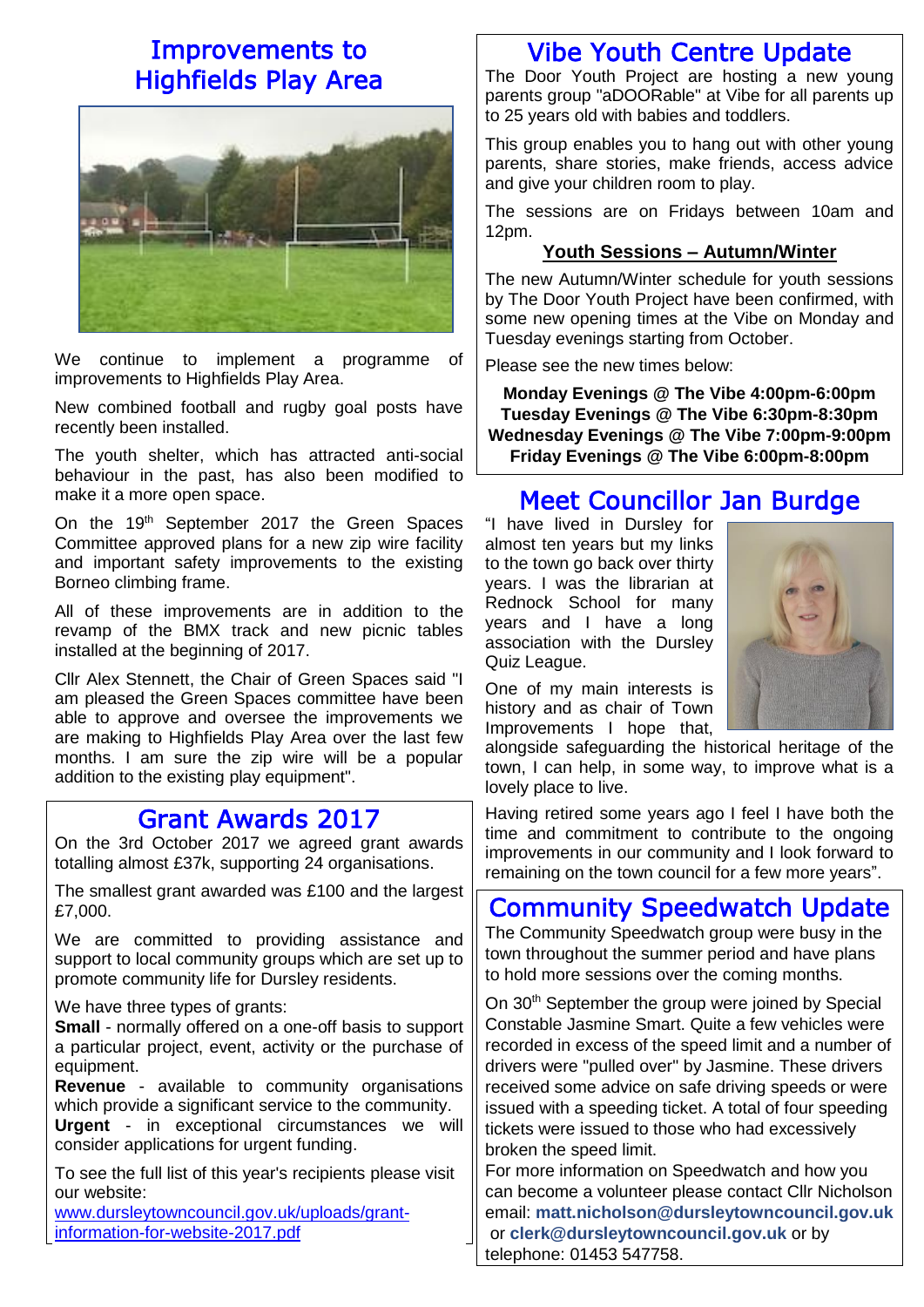## ☆ Festive Dursley 2017 ☆ **Christmas Lights Switch-on** 24th November 2017

On Friday 24<sup>th</sup> November Dursley will be switching on the Christmas lights. Please come along and enjoy this community event.

The 'Festive Dursley' team are busy making arrangements for the following:

**A Victorian theme Stalls & late night shopping (4:30pm onwards) A switch on count down at the town's real Christmas Tree at 5:30pm with fireworks Children's entertainment, grotto, rides & snow. A visit from Father Christmas Children's choir & bands in the Market Place Children's lantern parade** 

**(battery operated tea lights kindly donated by the Lions Club of Dursley)** 72

**New icicle lights for the Town Hall**  $\overrightarrow{\lambda}$ **(kindly sponsored by Dursley Lions) Festive window display competition ('Illumination' theme)**

The bauble charity this year is Teens in Crisis. Thank you to everyone who voted on Facebook and helped Festive Dursley decide. Further details will be announced shortly.

**ROAD CLOSURES ON 24/11/17**

Parsonage Street will be closed to vehicles  $\overline{V}$ from 2pm-10pm on the day.

The 1hr Castle Street Car Park will also be closed from 1pm – 10pm on the day.

#### **WANTED FOR FESTIVE DURSLEY**

Old books, dvds, computer games - Drop off points at Vaperella and the Hummingbird Cafe.  $\leq$ 

 $\nabla$ **SPONSORS & SUPPORTERS** 

The Festive Dursley team is made up of volunteers and representatives from the Town Council, Dursley Town Trust, Dursley Business Inclusive, The Lions Club, the Inner Wheel and also residents. If you think you can help out in any way please get in touch.  $\leq$ 

This year the group have been busy fundraising and have so far received sponsorship and support from businesses and groups including Dursley Lions, WSP Solicitors, Dignity Funeral Services, Dursley Rotary & Inner Wheel, Buildit Cam, Tree Management, Simply Foot Care, Clifton Cameras, Arpers, Durcans, Hummingbird Cafe, Bennett Jones, Ginn Framing, Inches, the Old Spot, Just to Say, Intersound, Mezze, Hewetts, Norvilles, Tuck Shop, Vaperella, Daisy Belle Floral Design, Bank Cafe and the Pet Shop.

**Check out the new 'Festive Dursley' Facebook page for regular updates: [www.facebook.com/Festive-Dursley](http://www.facebook.com/Festive-Dursley)**

# Twenty's Plenty in Highfields

To coincide with pupils returning to Dursley (C of E) Primary Academy following the summer holidays; we funded and installed 30 new speed awareness signs in Highfields.



The designs were selected

from a competition organised by PCSO Josh Griffiths for Year 5 and 6 pupils to design a poster that raises awareness of speeding in the Highfields area.

The winners were Scarlet Crosbee (Yr 5), Lucy Rymer (Yr 6) and Alys Young (Yr 6) who were presented with a certificate from the Mayor.

We would like to remind all drivers to drive accordingly at all times. The message being "Twenty's Plenty in Highfields".

## Future Dursley Neighbourhood Development Plan Update

Following more than three years of hard work by a group of dedicated volunteers, Dursley's Neighbourhood Development Plan (NDP) is making good progress towards the final stages.



*Photo: Members of the NDP Steering Group with a copy of the draft plan.*

The draft plan is ready for a further round of public consultation (called Statutory Regulation 14), before being submitted for formal examination, to Stroud District Council. Several parishes in the Stroud District – including Kingswood- have had similar plans implemented after they received final approval in parish referendums and Dursley is in line to hold a parish referendum in 2018.

The draft plan is based upon evidence-based research and extensive community consultation. It covers such issues as location, design and traffic associated with any development in the town. If approved the NDP will guide all development in Dursley until 2031.

The latest version of the plan is available for the people of Dursley to examine or comment on either online at

[www.dursleytowncouncil.gov.uk/neighbourhood](http://www.dursleytowncouncil.gov.uk/neighbourhood-plan.html)[plan.html](http://www.dursleytowncouncil.gov.uk/neighbourhood-plan.html) or as a hard copy at the Library or Town Council offices.